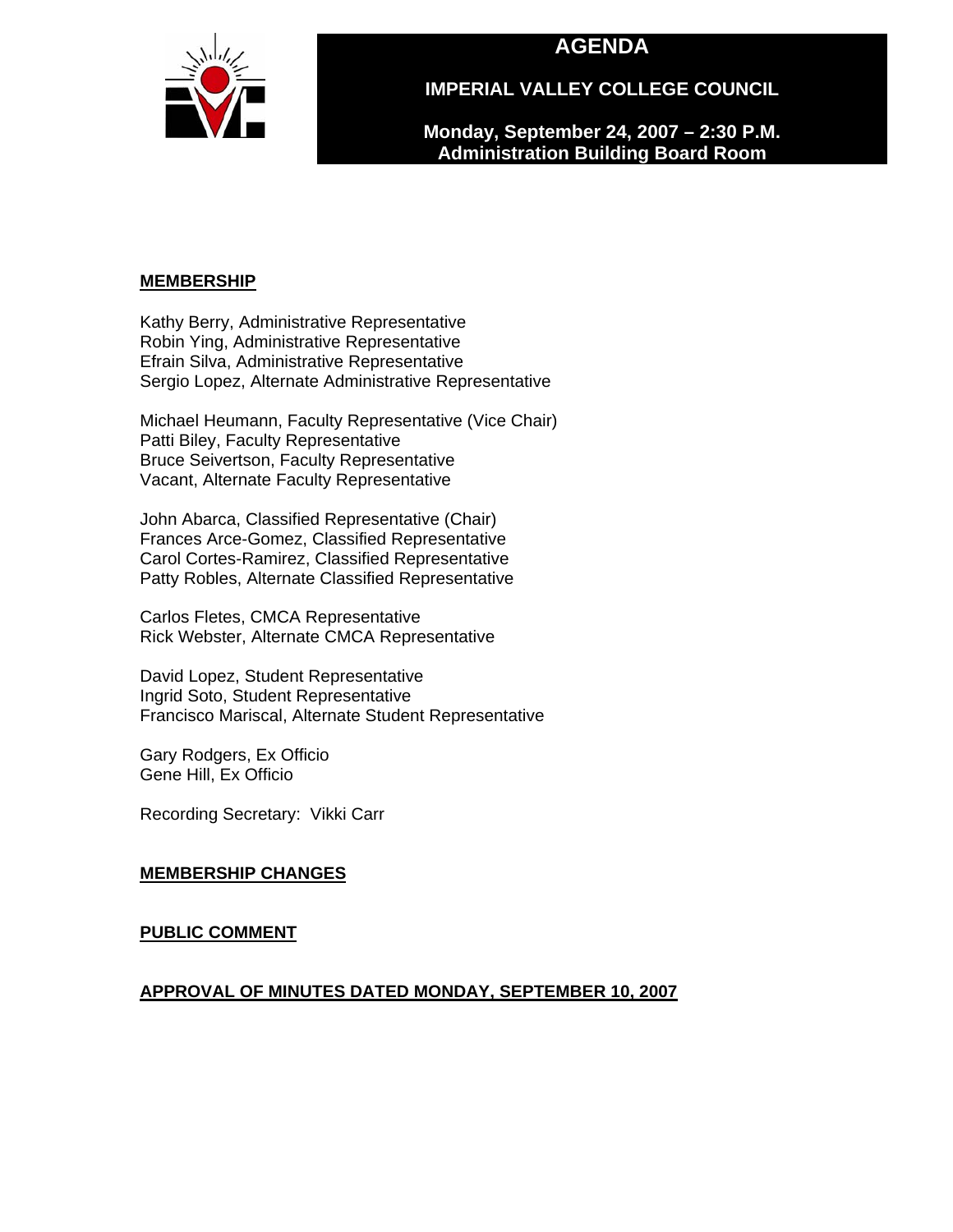# **AREA REPORTS/UPDATES**

Instruction/Academic Services – Kathy Berry Accreditation Process – Kathy Berry Business Services/Bond Projects Update – John Lau Student Services – Dr. Victor Jaime ACCESO – Dawn Chun Title V Cooperative Grant – Dr. Lianna Zhao Learning Services – Dr. Robin Ying Associated Student Government – David Lopez President's Update – Gary Rodgers

## **MINUTES FROM STANDING AND AD HOC COMMITTEES**

- 1. Administrative Council, 08/28/07
- 2. Campus Operations Committee, 09/6/07
- 3. Insurance Committee, 05/03/07

## **DISCUSSION AND INFORMATION ITEMS**

- 1. 2007-2008 Budget John Lau
- 2. New Website John Abarca

# **ACTION ITEMS**

No items.

## **ADJOURNMENT**

| 2007                     |                            | 2008                |                                   |  |  |
|--------------------------|----------------------------|---------------------|-----------------------------------|--|--|
| September 24             | November 26                | January 14 & 28     | April 14 & 28                     |  |  |
| October 8 & 22           | December 10                | February $11* 8.25$ | Mav 12                            |  |  |
|                          |                            | March 10            | June 9** & 23                     |  |  |
| * Spring Semester Begins | ** Monday after Graduation |                     | Overload rate for 177-day members |  |  |

# **2007-2008 College Council Meeting Schedule at 2:30 p.m. in the Board Room**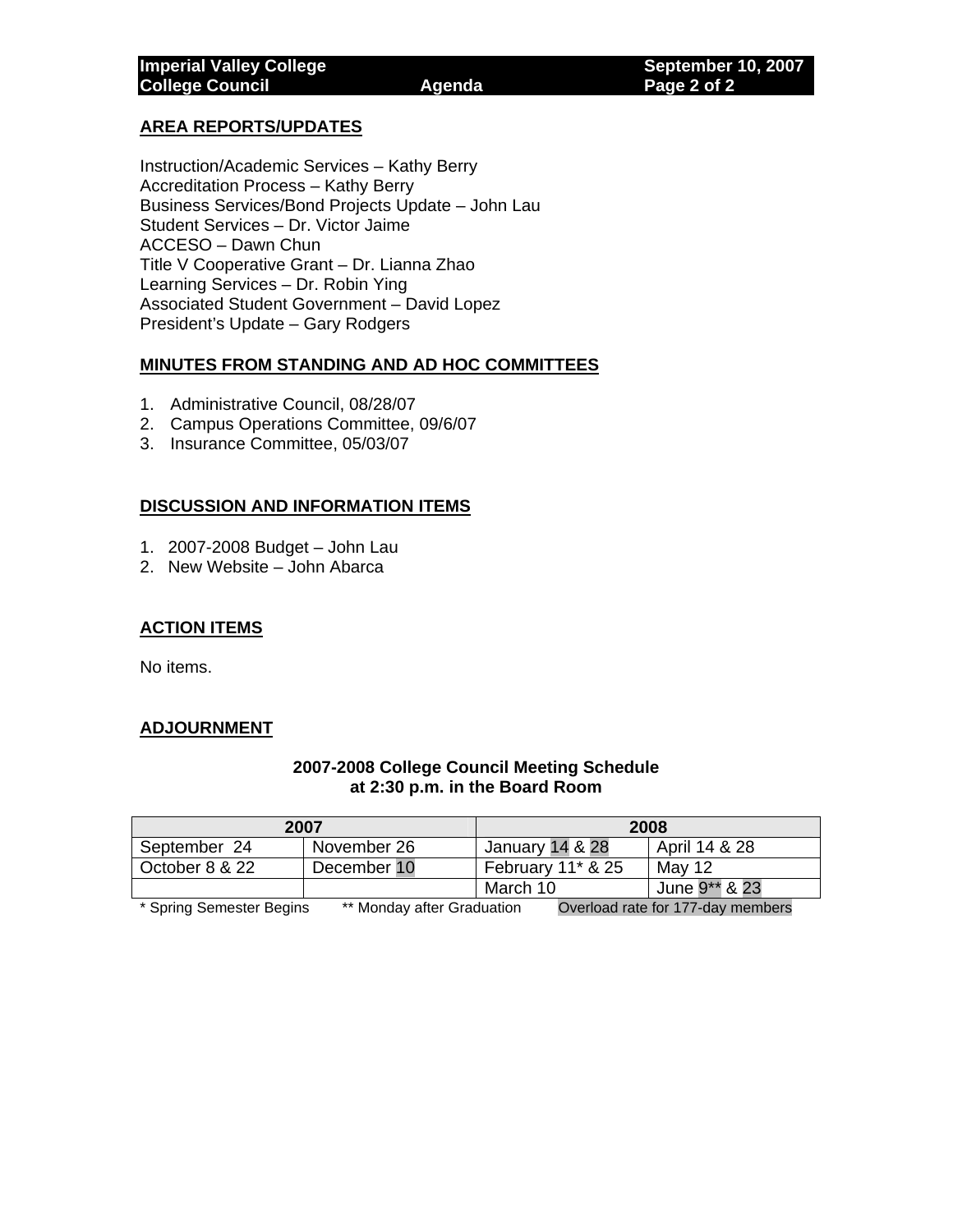**MINUTES** 



**IMPERIAL VALLEY COLLEGE COUNCIL** 

**Monday, September 10, 2007 – 2:30 P.M. Administration Building Board Room** 

College Council Chair, John Abarca, called the meeting to order at 2:35 P.M.

Council members in attendance were as follows: Kathy Berry, Administrative Representative Sergio Lopez, Alternate Administrative Representative

Michael Heumann, Faculty Representative Bruce Seivertson, Faculty Representative Armando Mendez, Alternate Faculty Representative [3:10 p.m.]

John Abarca, Classified Representative (Chair) Carol Cortes-Ramirez, Classified Representative Patty Robles, Alternate Classified Representative

Carlos Fletes, CMCA Representative

David Lopez, Student Representative Ingrid Soto, Student Representative Sam Felix, Alternate Student Representative

Gene Hill, Ex Officio [2:42 p.m.]

Recording Secretary: Vikki Carr

Council members not in attendance were as follows: Robin Ying, Administrative Representative Efrain Silva, Administrative Representative Patti Biley, Faculty Representative Frances Arce-Gomez, Classified Representative Rick Webster, Alternate CMCA Representative Gary Rodgers, Ex Officio

Others present were:

John Lau; Tony Ojeda, Sam Felix, Laura Hartsock, Diedre Pollock, Lianna Zhao; Marilyn Boyle; Travis Gregory; Frances Beope; Tom Morrell; Dawn Chun

# **MEMBERSHIP CHANGES**

Dr. Bruce Seivertson announced Armando Mendez as the Alternate Faculty Representative. David Lopez announced Sam Felix as the Alternate Student Representative.

# **PUBLIC COMMENT**

There was no public comment.

# **APPROVAL OF MINUTES DATED MONDAY, AUGUST 27, 2007**

M/S/C Sergio Lopez/Carlos Fletes to approve the minutes dated August 27, 2007 with the correction on Page 4: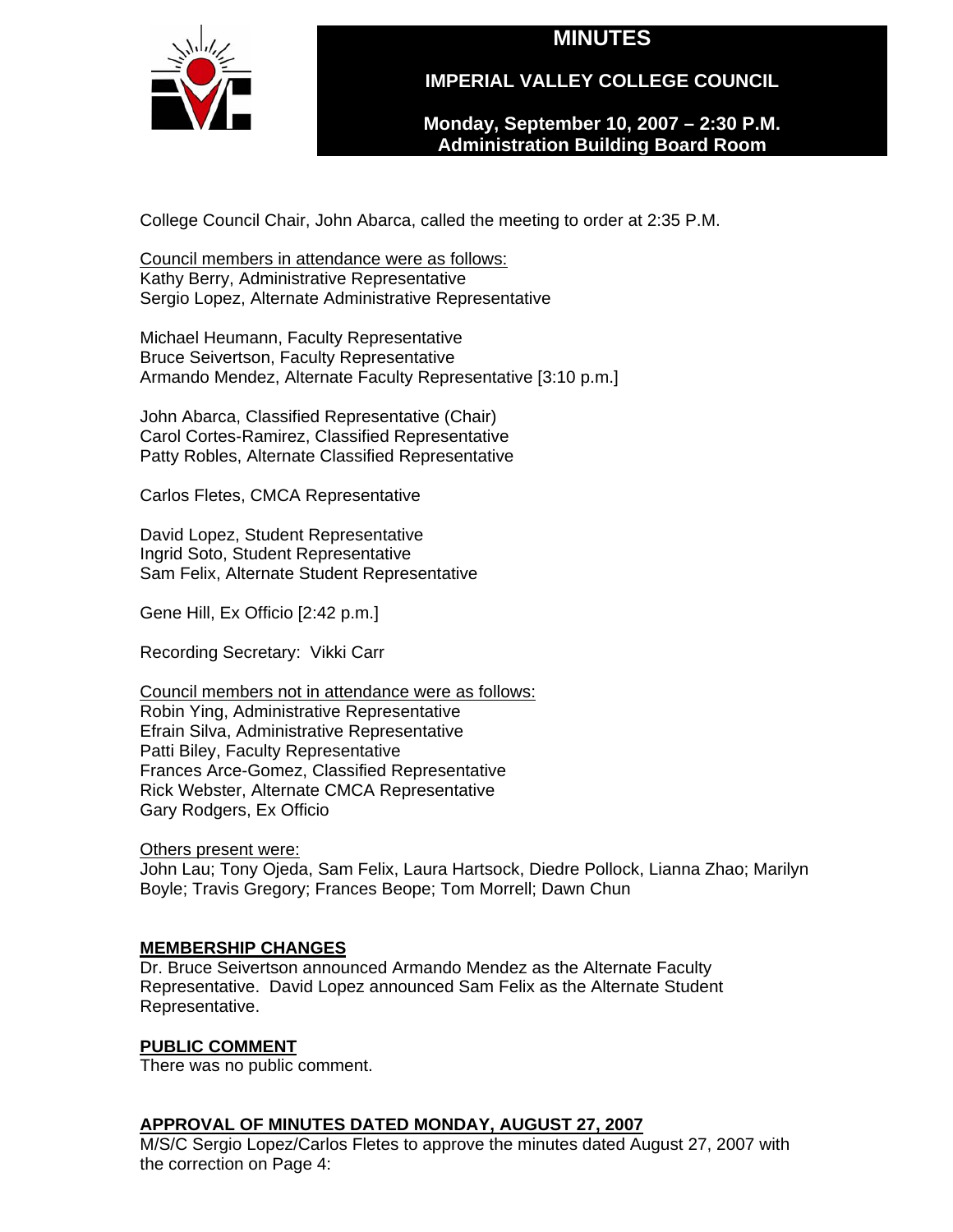Exercise Science Chair David Drury *Exercise Instructor Jeff Deyo* stated he was in support of housing and felt that it would be beneficial to IVC.

Motion carried.

# **AREA REPORTS/UPDATES**

## **Instruction/Academic Services**

Vice President for Academic Services Kathy Berry reported the following:

- Winter and spring class schedules are in progress. Division secretaries have a timeline and Matthew Thale will be meeting with them to go over the schedule.
- Some staff will be attending the Basic Skills training at College of the Desert on Friday, September  $14<sup>th</sup>$  which will be paid from the \$800,000 received for basic skills.
- Ag Instructor Pat Pauley informed her that a pumpkin patch would be offered this year with the help of Cal Poly Pomona's Ag Department.

Sergio Lopez asked to check with counsel if selling of seeds was going to take place. Kathy Berry stated there would not be selling of seeds. She stated there would be pumpkins and hay rides.

## **Accreditation Process**

Vice President for Academic Services Kathy Berry reported the following:

- The addendum to the Self Study Report will go to the Board on September 12<sup>th</sup> and then it will be sent to the Accreditation Team. A signature from representatives will be needed after it is approved.
- The accreditation visit will take place October 22 through October 25, 2007.

# **Business Services/Bond Projects Update**

Vice President for Business Services John Lau reported the following:

- Meetings are taking place regarding the construction of eight projects. He stated priorities and monies needed to be assigned to each project and would bring to the next College Council meeting a list.
- He will bring the budget for approval to the next College Council meeting.
- Some budget issues need to be addressed and he will bring them to Council late October or November to discuss.

## **Student Services**

Vice President for Student Services Dr. Victor Jaime was not present at the meeting. He provided an attachment with August updates for Student Services.

# **ACCESO – Dawn Chun**

Project Director/ACCESO Dawn Chun reported the following:

- The ACCESO Help Desk is slowing down but they have received calls at 4:30 a.m.
- On October  $12<sup>th</sup>$  there will be a one-day technology camp. New online instructors that received training in August will be showing what they have done for their new online classes which will be delivered in spring 2008.

Carlos Fletes asked if all online students are local. Dawn Chun stated that not all are local students. Michael Heumann stated that some students are military.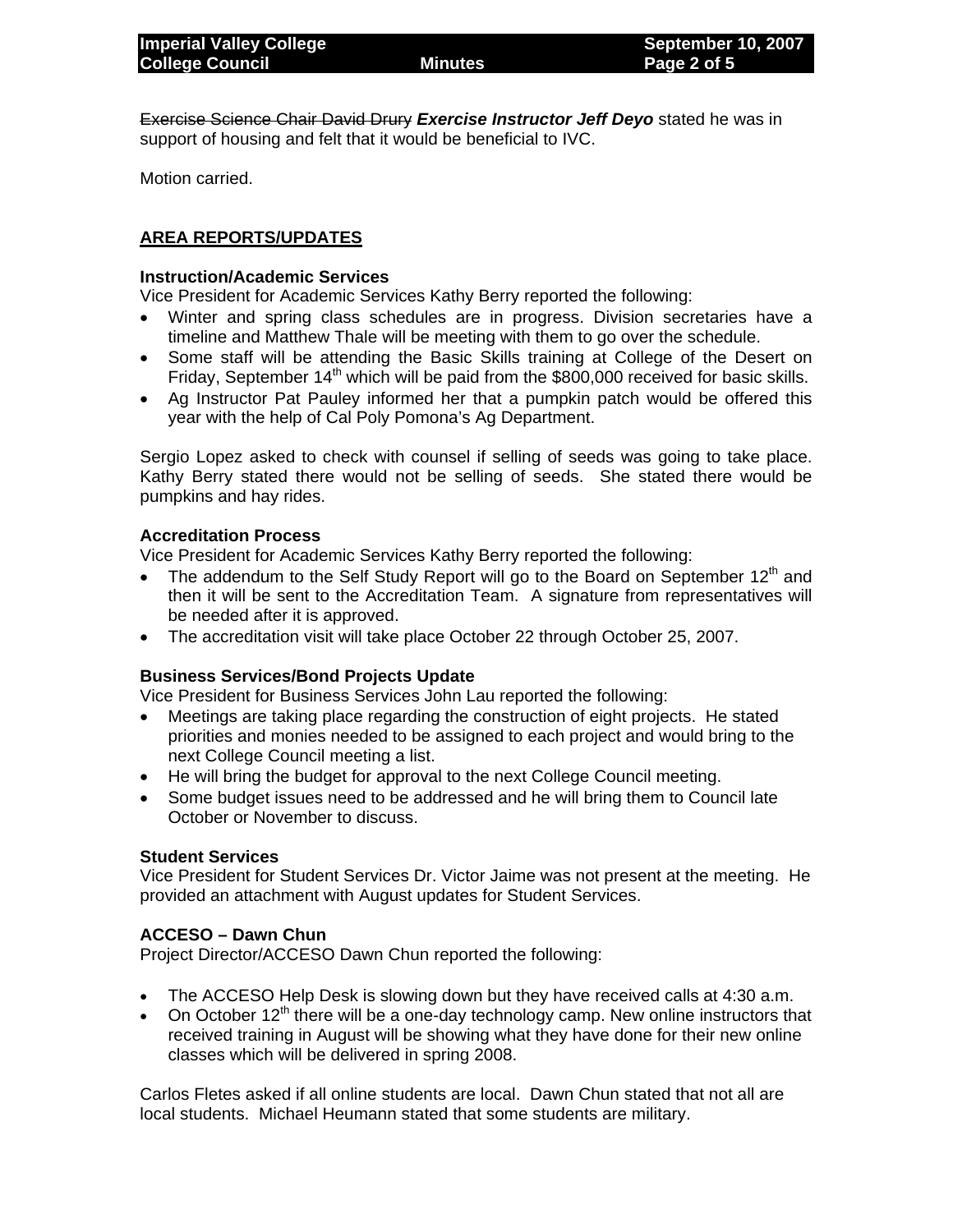## **Title V Cooperative Grant**

Dr. Lianna Zhao was not present at the meeting. This item was tabled.

# **Learning Services**

Dean of Technology/Learning Services Dr. Robin Ying was not present at the meeting. This item was tabled.

# **Associated Student Government**

ASG President David Lopez reported the following:

- Constitution Day will take place on Monday, September 17, 2007. He stated ASG televisions in the College Center would be set to allow students to view General Colin Powell recite the Preamble of the U.S. Constitution. He stated Political Science Instructor Kevin White would speak after the televised reading of the Preamble.
- On Thursday, September 20, 2007, ASG will be celebrating Hispanic Heritage Day by featuring Los Alacranes with Ramon "Chunky" Sanchez and his brother Ricardo. He stated the performance would take place at noon for about an hour.

## **President's Update**

Interim Superintendent/President Gary Rodgers was not present at the meeting. This item was tabled.

# **MINUTES FROM STANDING AND AD HOC COMMITTEES**

Minutes for the following minutes were received:

- 1. Administrative Council, 08/14/07
- 2. Planning and Budget Committee, 8/22/07

# **DISCUSSION AND INFORMATION ITEMS**

## **1. Parking/Traffic**

Dr. Bruce Seivertson passed out copies of emails he received regarding the parking and safety concerns. He stated that new students may not stay if they find parking too difficult.

Patty Robles spoke and stated that a classified member had done an unofficial count of 510 staff members with only 187 reserved parking spaces.

Travis Gregory stated that the employee numbers were high and Sergio Lopez stated that the number of reserve parking spaces given were low.

Carlos Fletes asked if there were alternatives to the parking issues and stated he did not feel the parking issues would be going away. He stated that staff needed to make adjustments to walk longer distances.

John Lau stated that the parking design needs to be checked with cost versus benefit. He stated he had no preconceived ideas of how the parking should be fixed and stated his concern comes from the standpoint of budget allocation.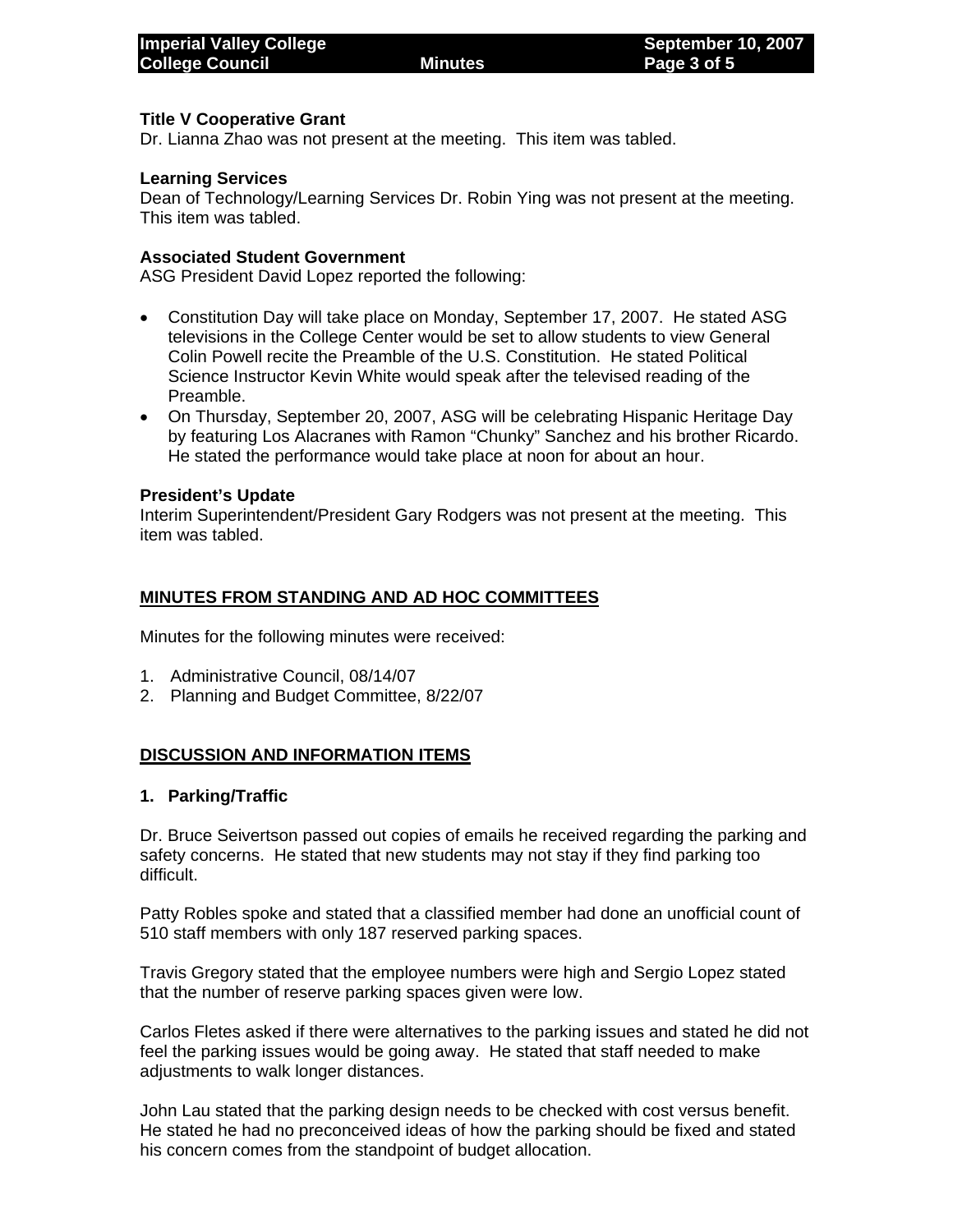Dr. Seivertson stated traffic is sometimes backed onto Aten Road. He stated that as a former planning professional, he would do a flow pattern to alleviate some of the congestion.

Sergio Lopez handed out the IVC Campus Map & Directory and a Parking Control report on parking spaces. He stated the parking near human resources has been reestablished and stated Lot C has a new ticket machine. He stated that part of Lot C will be removed as that will be the staging area for the new science building and the parking would be moved further north. He stated the majority of the growth will take place north. He stated other parking spaces will need to be moved and reserved parking spaces will be relocated. He stated there is plenty of parking and it is a matter of knowing where the parking spaces are. He stated that an entrance to the maintenance area is being constructed which will allow access for deliveries.

There was some discussion regarding the new applied science building. Kathy Berry stated that construction of the new applied science building would take place six months after the construction of the science building.

Sergio Lopez stated there would be another entrance to Lot D which will also have reserved parking. Sergio stated there will be four entrances to campus.

John Lau stated that Campus Operations would be reviewing a traffic study that will be conducted in late November or early December by traffic engineers.

There was further discussion as to the rerouting of vehicles when parking lots are moved and the concern for safety in the parking lots.

Marilyn Boyle asked if there has been thought given to a multi level parking structure. Sergio Lopez stated there was and stated that a multi level parking structure brings new issues with it.

Dr. Seivertson asked if stop signs were required at an egress. Sergio Lopez stated that is where most accidents occur and CalTrans placed the stop signs not IVC.

Chair Abarca encouraged everyone to attend the next Campus Operations Committee to make recommendations. He stated there were very few staff members that attended the last Campus Operations meeting. Dr. Seivertson stated that faculty had classes. Sergio Lopez stated he would take emails to Campus Operations.

## **2. New Website**

This item was tabled due to Dr. Robin Ying not attending the meeting.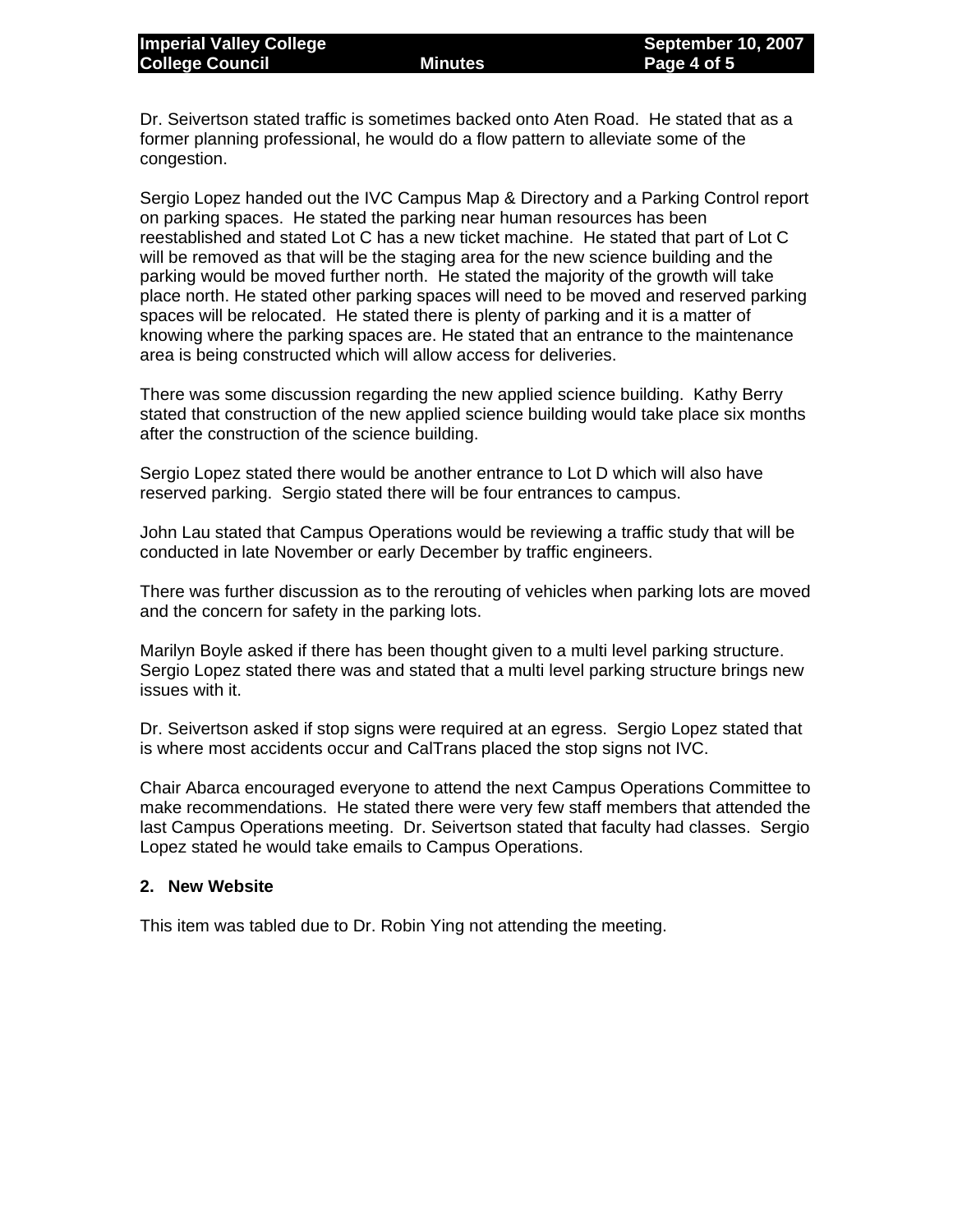## **ACTION ITEMS**

## **1. Election of Vice Chair**

Chair Abarca stated that now that College Council has a full membership the election of a Vice Chair would take place. The election of the Vice Chair was taking place due to Dr. Michelle Stevens leaving IVC. She had been Vice Chair since March 12, 2007.

Chair Abarca opened the floor for nominations.

Sergio Lopez nominated Michael Heumann for vice chair. Michael accepted the nomination.

M/S/C Sergio Lopez/Kathy Berry to close the nominations. Michael Heumann was unanimously elected as vice chair.

Michael Heumann will serve as Vice Chair for two years (September 2007 to September 2009).

## **ADJOURNMENT**

M/S/C Sergio Lopez/Carol Cortes-Ramirez to adjourn the meeting at 3:20 p.m.

| 2007                                                                                                                         |             | 2008                |               |  |
|------------------------------------------------------------------------------------------------------------------------------|-------------|---------------------|---------------|--|
| September 24                                                                                                                 | November 26 | January 14 & 28     | April 14 & 28 |  |
| October 8 & 22                                                                                                               | December 10 | February $11*$ & 25 | Mav 12        |  |
|                                                                                                                              |             | March 10            | June 9** & 23 |  |
| $\cdots$<br>.<br>$\sim$ $\sim$ $\sim$ $\sim$<br>$\rightarrow$ $\rightarrow$ $\rightarrow$ $\rightarrow$ $\rightarrow$<br>- - |             |                     |               |  |

# **2007-2008 College Council Meeting Schedule at 2:30 p.m. in the Board Room**

\* Spring Semester Begins \*\* Monday after Graduation Overload rate for 177-day members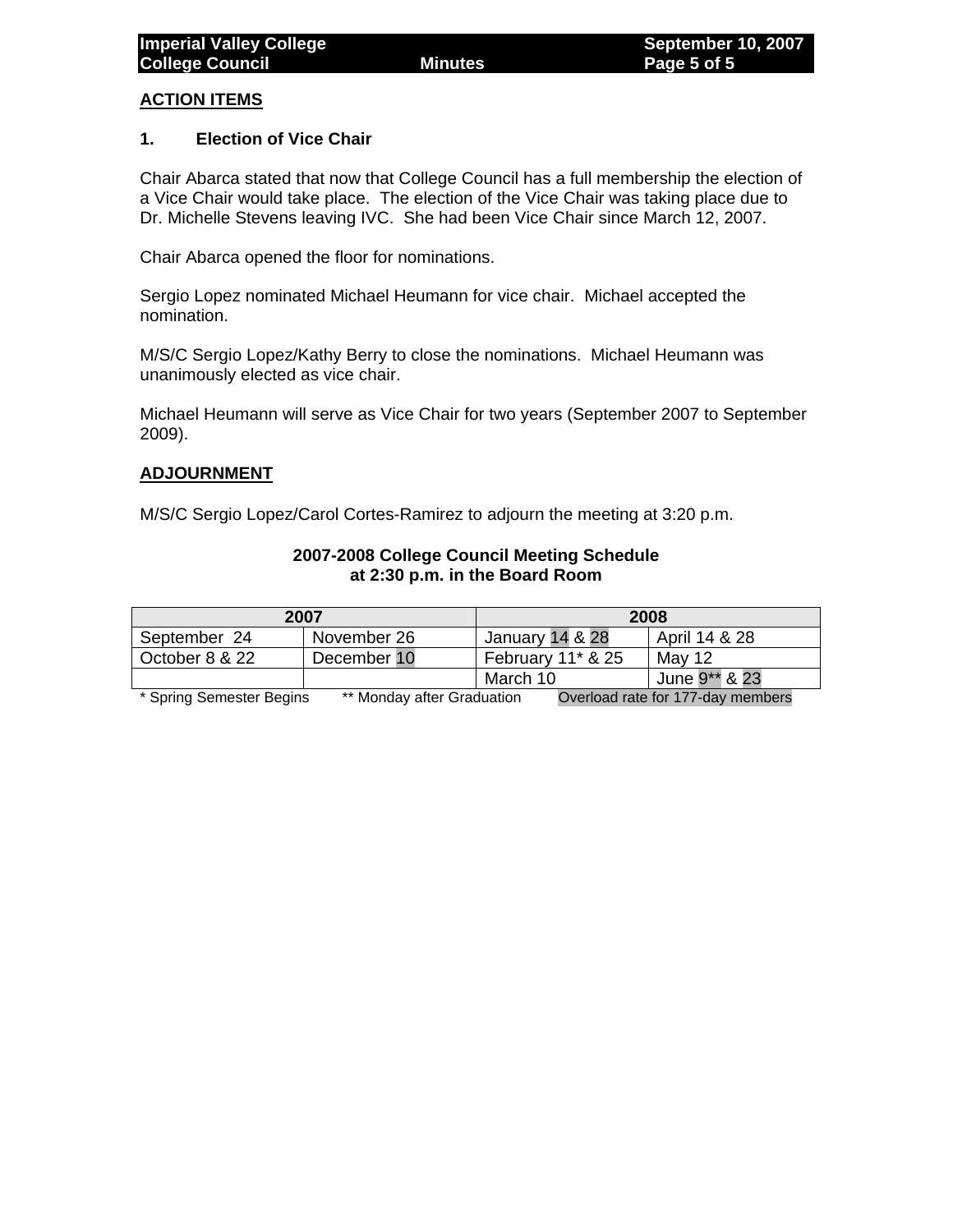# **IMPERIAL VALLEY COLLEGE**

## **ADMINISTRATIVE COUNCIL MEETING MINUTES** August 28, 2007, 8:30 a.m. **BOARD ROOM**

## **MEMBERS PRESENT:**

Gary Rodgers, Interim Superintendent/President Kathy Berry, VP/Academic Services Ted Ceasar, Associate Dean/DSP&S Bill Gay, Public Relations Officer Travis Gregory, Associate Dean/HR Gene Hill, IVC Foundation Director Gonzalo Huerta, Dean/Applied Sciences Victor M. Jaime, VP/Student Services

John Lau, Dean/Business Services Sergio A. Lopez, Associate Dean/Student Affairs Jan Magno, Dean/Financial Aid Diedre Pollock-Blevins, Interim Assoc. Dean/Nursing Efrain Silva, Dean/Extended Campus Kathie Westerfield, Associate Dean/A&R Robin Ying, Dean/Technology Learning Services

# **MEMBERS NOT PRESENT:**

Bruce Seivertson, President/Academic Senate

**VISITORS:** Marilyn Boyle, Grant Prog Spec/Title V 2+2 Dawn Chun, Project Director/ACCESO Becky Green, Director of CFCS Rick Webster, Director/Maintenance & Operations

RECORDER: Saria Cardoza

The regular Administrative Council meeting was called to order by Mr. Rodgers at 8:31 a.m.

## 1. APPROVAL OF MINUTES

M/S/C J.Magno/S. Lopez to approve the minutes of August 14, 2007 as presented.

## 2. RURAL OPPORTUNITIES GRANTS

Marilyn Boyle disseminated a handout regarding Rural Opportunities studies. The college received a small grant from the Chancellor's Office for studies on economic and workforce development. The responsible administrator for this project is Dawn Chun. Marilyn is the project director while Henry Madrid is the Consultant to gather more than 3,000 different types of data. Marilyn stated that the data gathered will be from 2005-2006. Marilyn stated that faculty, staff and administrators are encouraged to contact Dawn or herself as to what types of information the college will be most interested in to provide it to Mr. Madrid.

## 3. MIS DATA REPORT

Dr. Ying distributed and explained the MIS Data submission process flow diagram.

## 4. EMERGENCY PREPAREDNESS UPDATE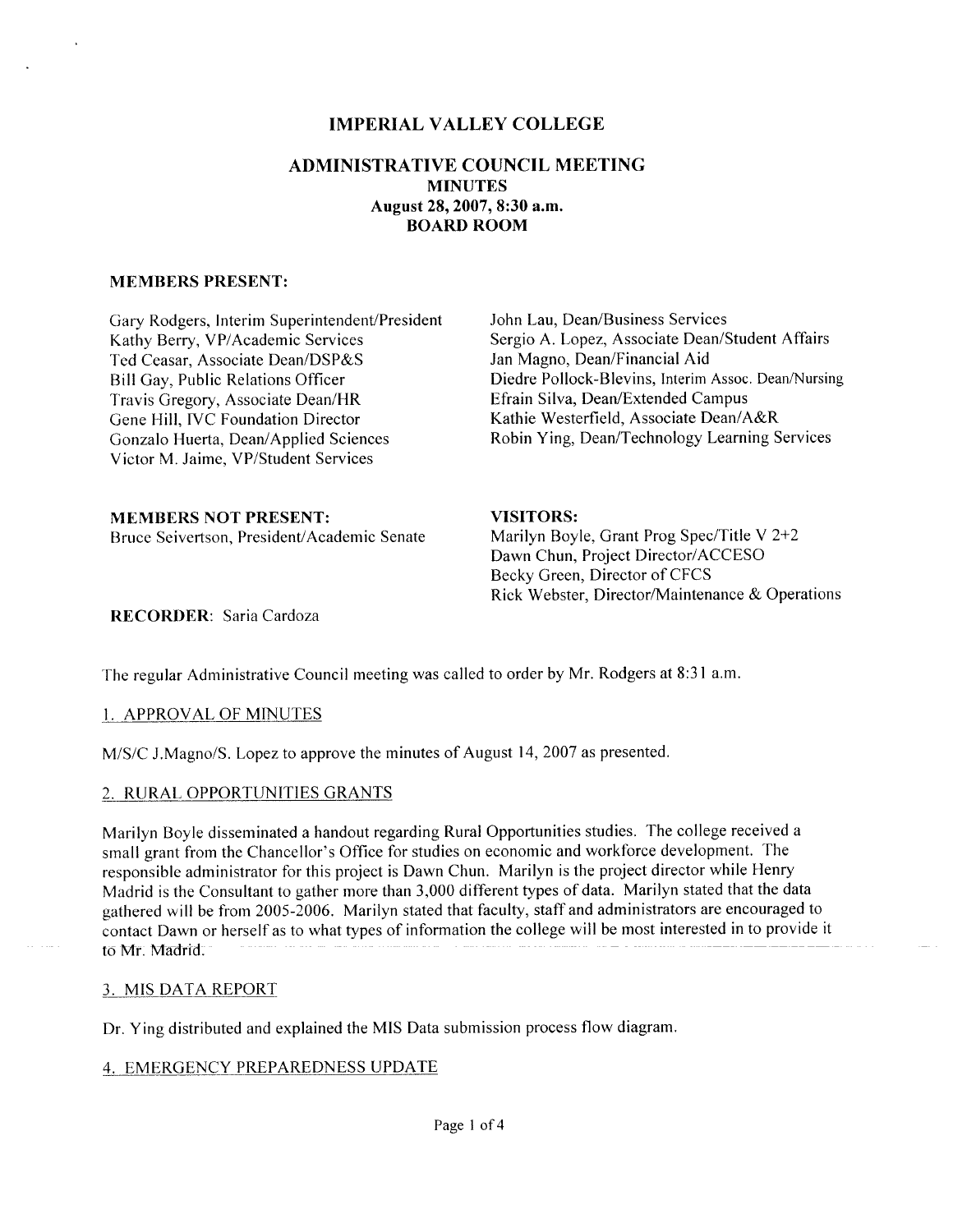The next Emergency Preparedness meeting is scheduled tomorrow, Wednesday, August 29<sup>th</sup> at 10:00 a.m. in the Human Resources Conference Room. Everyone is encouraged to attend tomorrow's meeting.

Mr. Gregory is currently working with Information Systems to place a video clip on the IVC website in case of a disaster. The video clip link is www.cchealth.org/topics/emergencies/video disaster.php. The video clip was shown during the meeting. Mr. Rodgers stated that the college should emphasize in the following three scenarios:

b) Pandemic Flu and 3) Shooter/bomb a) Earthquake

Ms. Green stated that the Preschool has regular drills and often time's instructors have no idea where to go which clearly states that in a real emergency, instructors will not be able to direct students to a safe place. Ms. Magno agreed that faculty and staff should be the first responders and adequate training needs to be provided.

Mr. Rodgers stated that this item will remain on the agenda until a plan is implemented.

## 5. CONTRACT CALENDARS FOR ADMINISTRATORS

Administrators need to submit their contract calendars to Human Resources as soon as possible.

Dr. Jaime stated that the Student Services area keep contract calendars changes internally which seems to work perfectly fine with the employees. Some members agreed to keep changes internally and submit the final contract to the President's Office in June 2008.

## **6. EVENING DUTY CALENDAR**

Ms. Pollock will be added to the evening duty calendar. The calendar will be revised and sent to everyone by the end of the week. Changes to the evening duty calendar need to be notified to Linda Amidon.

## 7. DEAN OF INSTRUCTION, EVENING COLLEGE JOB DESCRIPTION

Ms. Berry thanked Mr. Gregory for putting together the draft for the future Dean of Academic Services (Evening and Weekend) position. The draft has been presented to the Division Chairs. The Division Chairs would like to see the individual help with evening evaluations and curriculum development. Ms. Berry asked for everyone to review the draft and submit input before this Thursday. She will be meeting with the Division Chairs this Thursday to finalize the draft. The position will be presented to the Academic Senate at the end of September for their input. Ms. Berry hopes to present the new position to the Board of Trustees in their September meeting and advertise the position in October. She stated that monies have been allocated in this year's budget for the position.

The item was presented to College Council and approved last academic year. Ms. Magno suggested taking the item back to College Council as an informational item.

## 8. DEPARTMENT UPDATES & REPORTS

## **EXTENDED CAMPUS:**

Mr. Silva thanked everyone who took part during the adjunct orientation. He stated that very few evaluations were submitted. Some of the comments were very positive. Some other evaluations criticized that CTA took much time discussing their matters. Overall the orientation went very well.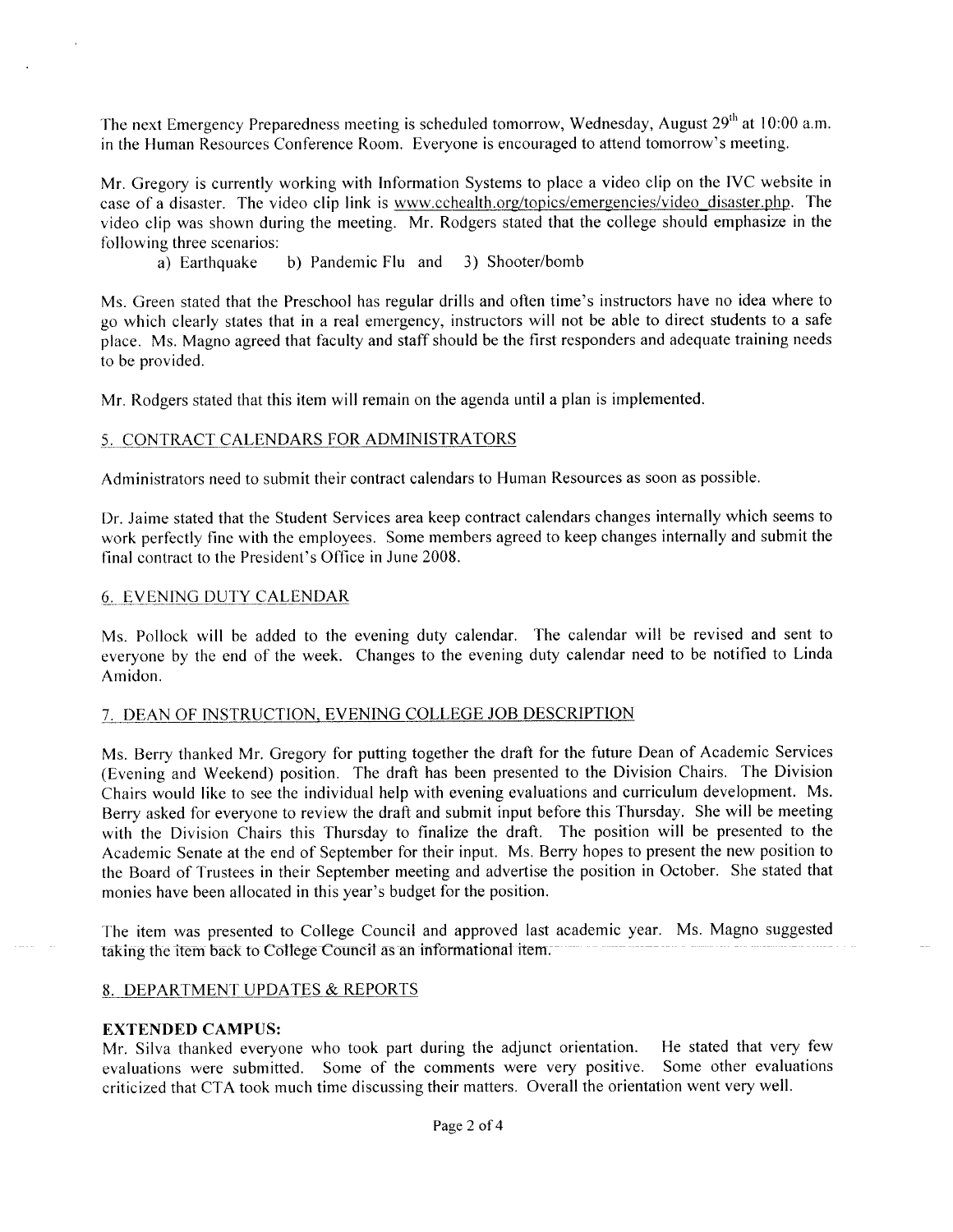#### **BUSINESS SERVICES:**

The State budget was finally approved. The revised IVC's budget will be presented to the Board of Trustees in their October meeting. Mr. Lau and Bill Gay are working on an MOU in the selling of Bonds.

## **PUBLIC RELATIONS:**

A schedule of the Strategic Plan will be e-mailed soon. The first meeting will be in San Pascual on September 13. Board member, Becky Ramirez will host the meeting. The next meeting is set in Brawley Union High School on September 18. Mr. Gay will e-mail the job description for the host, moderators and facilitators. Mr. Rodgers encourages everyone to volunteer their time.

#### **STUDENT AFFAIRS:**

Mr. Lopez stated that the lights for the new parking lot (lot C) have arrived. Parts of lot C will be sectioned off today and tomorrow in order to install the lights.

## **STUDENT SERVICES:**

Dr. Jaime stated that his department is very busy during this time of year. The parking lots are filled which means there are a lot more students this semester.

## **MAINTENANCE:**

Mr. Webster stated that the all-weather track rubber coating will be set this week.

#### **HUMAN RESOURCES:**

Timesheets for classified employees have been updated and has been placed on the website for everyone's convenience.

College e-mail should be designated for college business only. Any employee advertising a house/apartment for rent or selling any item on the college's e-mail should be approached by his or her supervisor immediately to avoid further types of e-mails. Mr. Gregory stated that as per the Freedom of Information Act anyone can come to campus and request someone's e-mails and the college has to comply. Dr. Ying stated that the college only stores about 30 days of e-mails due to the massive quantity of e-mails exchanged within the accounts.

### **FOUNDATION:**

The IVC Foundation will have their 11<sup>th</sup> Annual Membership Luncheon on Wednesday, September 5 from 11:45 a.m. to 1:30 p.m. in the College Center. Everyone present confirmed their attendance to the luncheon. Mr. Hill asked everyone to RSVP with Christy Hisel this week.

## PRESCHOOL:

Ms. Green reported that the preschool enrollment is very well. According to Ms. Green the Counselors have done an excellent job in assisting the parents with their class schedules to fit with the center's activities and avoid interruption of children's activities.

## **ACCESO:**

Ms. Chun stated that the Acceso staff is very busy the first two to three weeks of classes. The Acceso Technician is currently working from 18 to 20 hours a day. According to Ms. Chun students keep calling at very odd hours of the night seeking help from the technician.

## DSP&S:

Mr. Ceasar stated that his department has seen an increase of students this semester. Since the beginning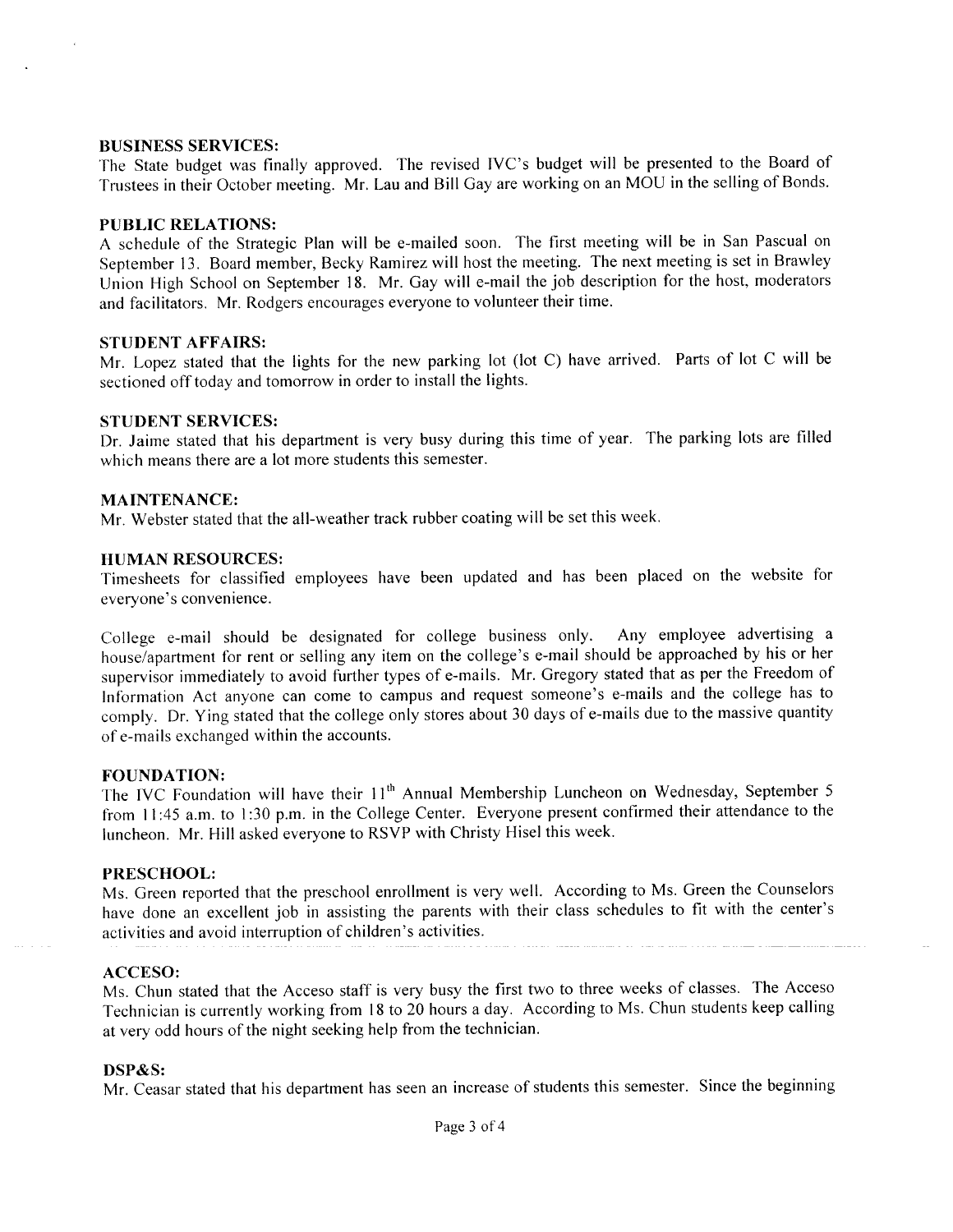of July his department has received 150 new student applications.

## **INFORMATION SYSTEMS:**

Dr. Ying stated that the new IVC website is now taking shape. His department is running workshops on how to input data on the new website on Tuesdays and Thursdays, for more information contact Larry Valenzuela.

## **ADMISSIONS:**

Ms. Westerfield stated that the headcount as of yesterday was at 8,430 students; 390 more students from last year.

Ms. Westerfield would like to have all of the software budgets in one single budget (i.e., CCCApply) and not scattered around. This item will be revisited.

Ms. Westerfield mentioned that some community colleges are now providing electronic transcripts. IVC will look into what resources are needed to provide this type of services for the students. The cost of the software for electronic transcripts is still unknown. Ms. Westerfield will have more information as soon as it becomes available to her.

## **ACADEMIC SERVICES:**

Ms. Berry thanked Mr. Gregory on helping in advertising the Superintendent/President's position. More than 2,000 brochures will be printed. Advertisement will close at the end of September or mid October. The Academic Senate will select a few representatives during their September 5<sup>th</sup> meeting to be part of the hiring committee.

The Academic Services department is currently busy with the shifting of classes.

## **ACADEMIC SENATE:**

Campus committees that need faculty representation need to contact Bruce Seivertson.

## **PRESIDENT:**

Mr. Rodgers stated that the college will create a full time grant writer position. The person hired will write and administer grants making sure that the college fully complies. The college will explore what and how this person will function and assist with all of the college's grants. Anyone with comments regarding this item needs to contact Mr. Lau.

## ADJOURNMENT AND NEXT MEETING

M/S/C V. Jaime/T. Gregory to adjourn the meeting at 10:21 a.m.

The next meeting of the Administrative Council will be held on Tuesday, September 11, 2007 at 8:30 a.m. in the Board Room. Recording Secretary: Rosa Chavez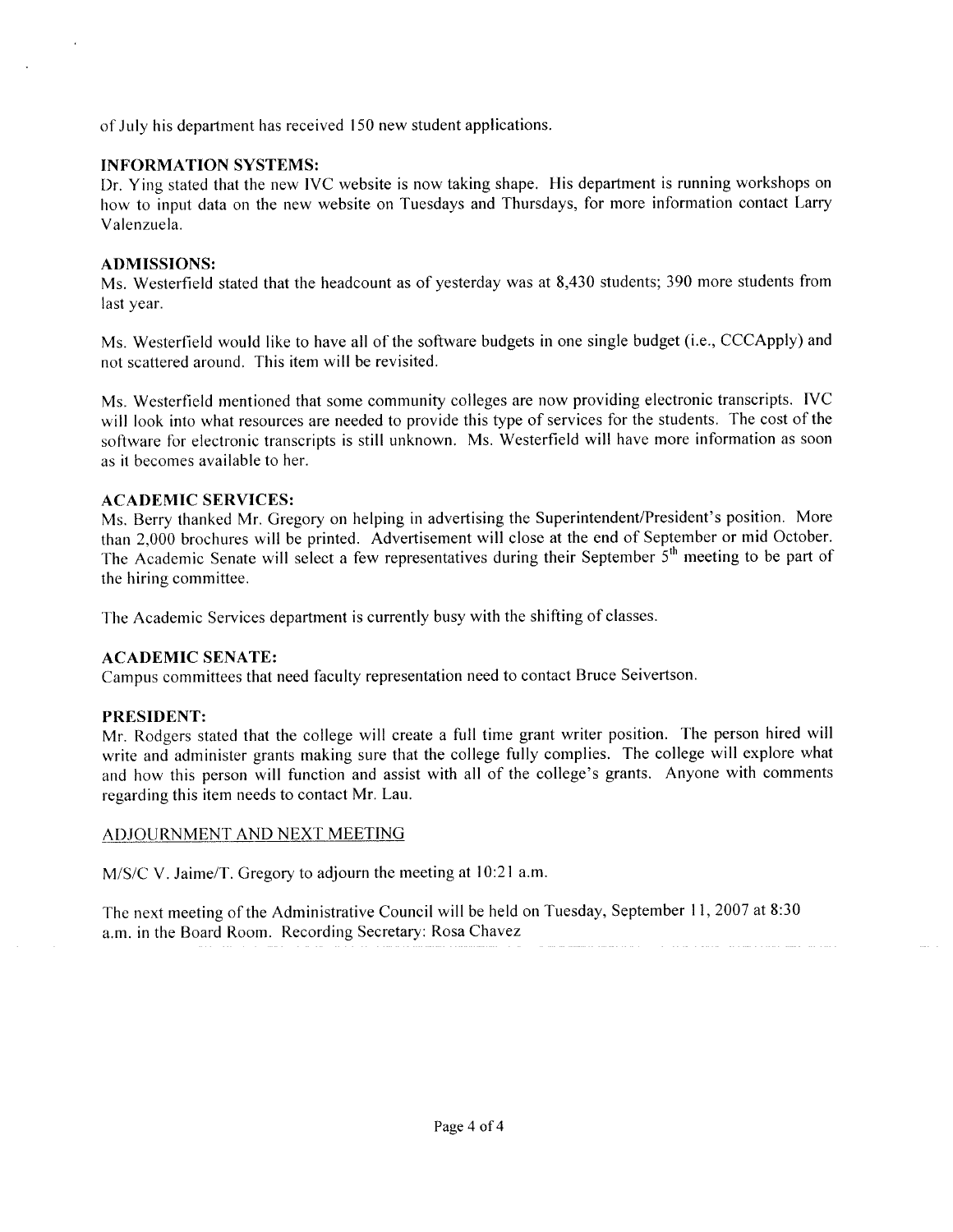# **IMPERIAL VALLEY COLLEGE CAMPUS OPERATIONS COMMITTEE Unadopted Minutes**

September 6, 2007

| Present:                     | <b>Absent:</b>    | Visitors:           |
|------------------------------|-------------------|---------------------|
| Sergio A. Lopez, Chair       | Phyllis Gilliam   | Kathy Berry         |
| Saria Cardoza                | Dianne Harris     | Dr. Victor M. Jaime |
| Travis Gregory               | John Lau, Excused | David Poor          |
| Zula Hartfield               | Al Meek           | Gary Rodgers        |
| Carol Hegarty                |                   | Martha Sanchez      |
| Gonzalo Huerta               |                   |                     |
| Jose Lopez                   |                   |                     |
| Georgina Madrid              |                   |                     |
| Bertha Ortega                |                   |                     |
| Claudia Perdomo              |                   |                     |
| Maria Trejo                  |                   |                     |
| Jose Velasquez               |                   |                     |
| Rick Webster                 |                   |                     |
| Thanya Booth, ASG Rep.       |                   |                     |
| Francisco Mariscal, ASG Rep. |                   |                     |
| Tony Ojeda, ASG Rep.         |                   |                     |

Chairman, Sergio A. Lopez, called the regular meeting of Campus Operations Committee to order at 2:01 p.m. on Thursday, September 6, 2007 in the Administration Board Room.

Approval of Agenda: M/S/C Trejo/Ortega to approve the agenda as amended. Move the new business items under "Construction Update."

Approval of Minutes: M/S/C Huerta/Madrid to approve the minutes of the June 21, 2007 meeting as amended. Under "Naming the Art Gallery," last paragraph, Mr. Huerta clarified that he is not "adamantly against" the Art Gallery project. Mr. Huerta is part of the Art Gallery Committee.

## **OLD BUSINESS**

## **Construction Update**

Mr. Lopez stated that the reserved and handicap parking spaces in lot "C" will be removed once construction of the new Science building begins. An updated campus map was disseminated. Mr. Lopez pointed out all of the impacted parking areas. The old track field will be converted to additional parking spaces. He stated that by Monday, September  $17<sup>th</sup>$ , thirteen (13) reserved parking spaces will be reinstalled by the Human Resources area.

Mr. Webster stated that both new entrances are part of the next project. Architect, Jimmy Sanders will meet with the City sometime this week regarding the status of the project. Mr. Webster stated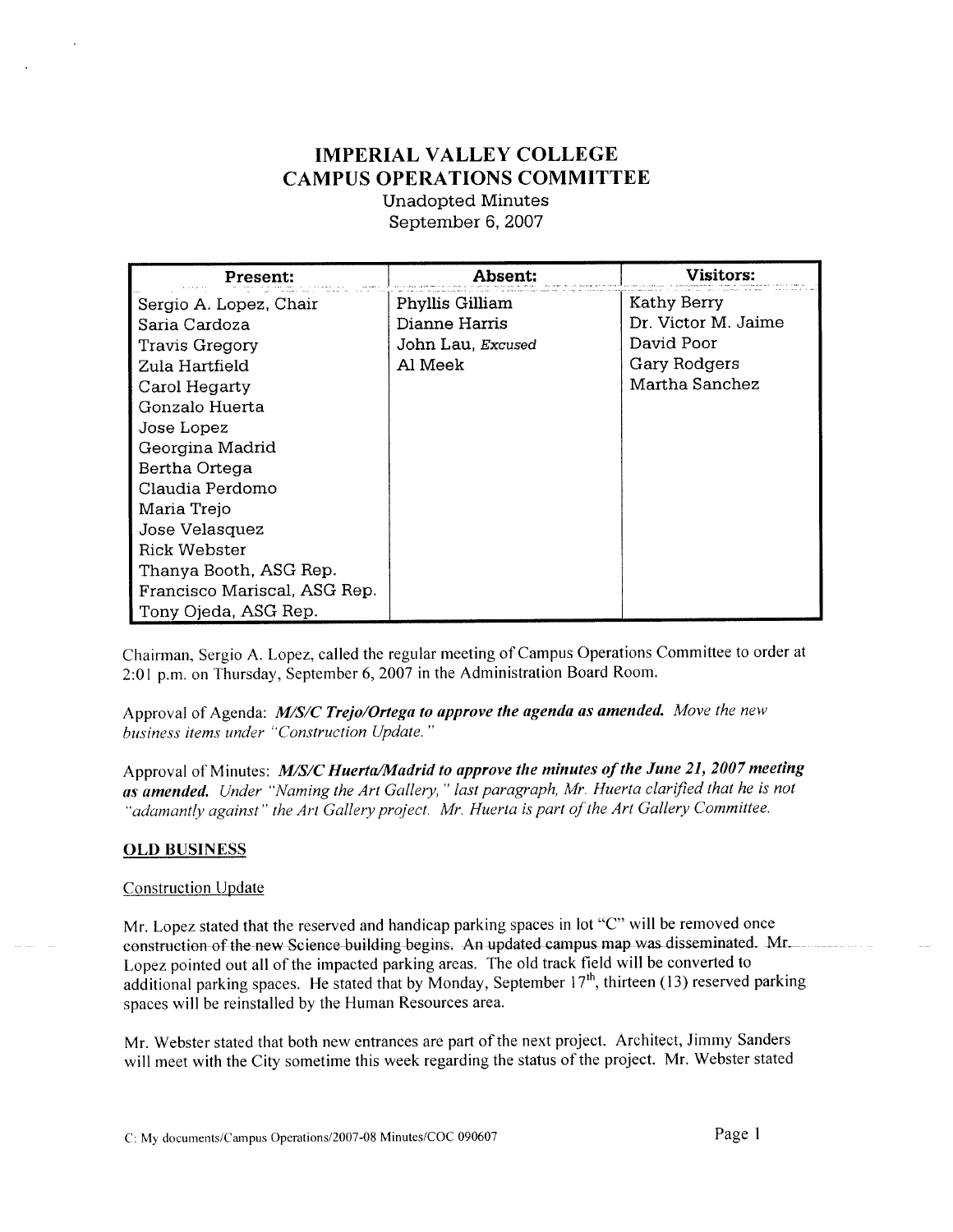that bids for the Science Building Ground Work go out in October but not the new entrances. The entrances are part of phase 3 that should go to bid in Spring 2008.

David Poor stated being concerned for students walking by the construction area in the North parking lot. Mr. Lopez stated that a paved walkway will be put in from lot "D" to lot "C" to prevent students from walking through the construction area.

Three (3) new parking day pass machines were installed last week; two of those are operational in lot "B" to accommodate and move traffic rapidly.

Mr. Webster stated that a final report from the USGS (Geology Service) came back satisfactory. He assumed that ground work for the Science building will get to the October Board meeting.

Mr. Lopez suggested for speed bumps to be put in from parking lot "F" to lot "D" since there have been reports of vehicles speeding in the new perimeter road. Mr. Webster stated that stop signs will be installed to prevent traffic collisions.

Mr. Webster stated that parking lot "F" does not currently have lights and will not have lighting until a later date since there is not any power to draw from. A decision has been made to close lot "F" at 5:00 p.m. to prevent problems.

The new bus stop was discussed. A temporary shading structure and temporary lighting will be installed to accommodate students. Once the Science building is done the shading structure will be relocated to the swimming pool and a permanent shading structure will be built at the bus stop. Mr. Lopez stated that there have been reports that students are being picked up and dropped off in the bus stop area blocking buses. Mr. Webster will meet this Friday with County officials, Mr. Sanders and Mr. Lau to discuss a grant given by the County to improve the bus stop.

## Parking

Parking was discussed due to recent e-mail activity from faculty and staff complaining that there is not enough parking on campus. An e-mail from an employee stated that she spent more than thirty (30) minutes looking for a parking space in lot "A." Mr. Lopez stated that there are plenty of parking spaces in the new parking lot ("D") but employees refuse to walk from the new parking lot. Mr. Webster stated that not once has he seen the new parking lot filled. Mr. Lopez stated that there is plenty of parking available but people insist to park closest to their office or classroom. Mr. Lopez provided a chart comparing parking spaces from last year; the chart is on page 3. The chart was discussed and no further discussion or questions followed.

#### **Additional Motorcycle Parking**

Mr. Lopez stated that sixteen  $(16)$  additional motorcycles spaces with shade will be created by the  $-$ 500 building.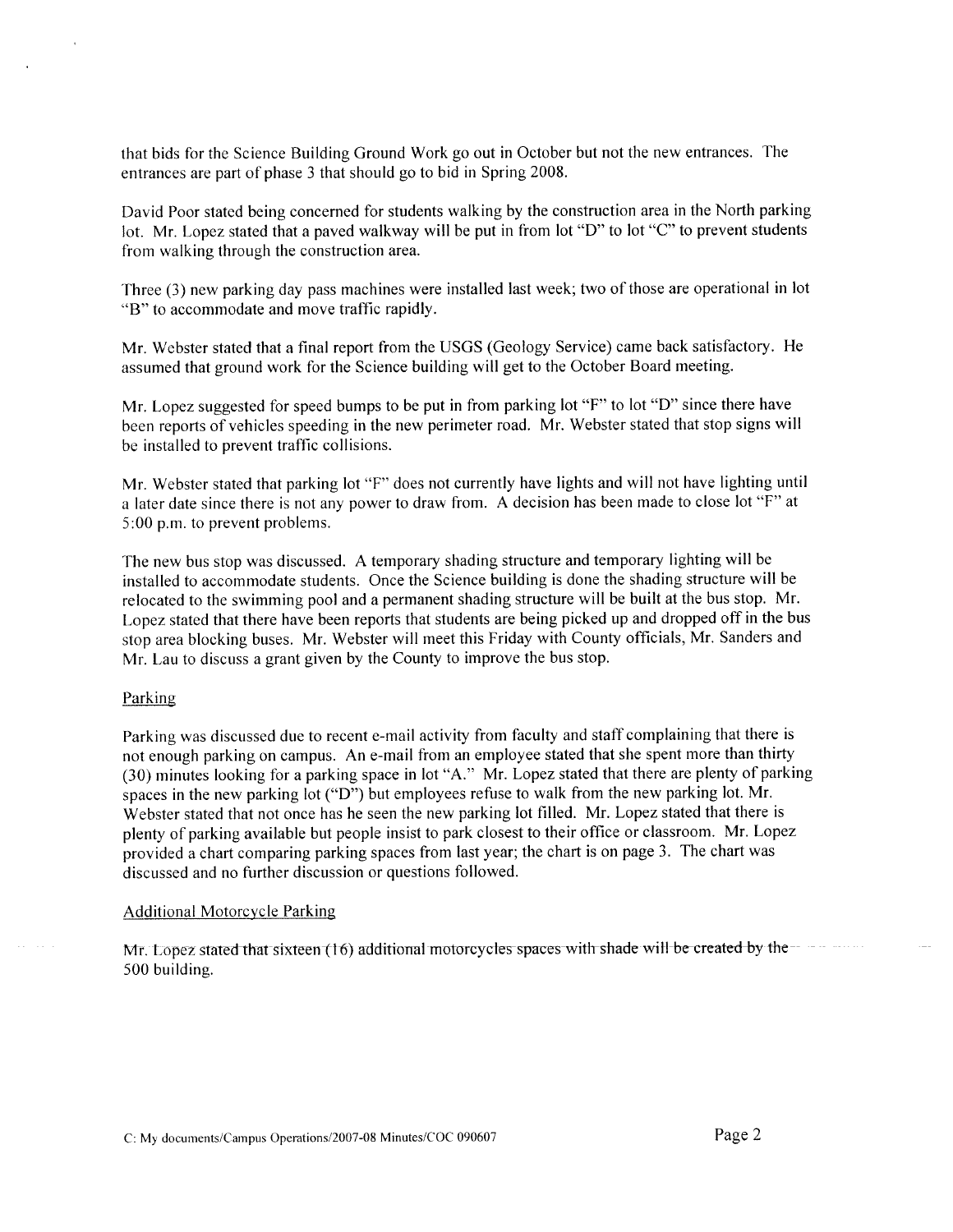# **Parking Control: Report**

| <b>Fall 2006</b> |                 | Lot A | Lot B          | Lot C          | Maint.       | <b>Daycare</b> | <b>Total</b> |                |              |
|------------------|-----------------|-------|----------------|----------------|--------------|----------------|--------------|----------------|--------------|
|                  | Disabled        | 10    | 10             | 20             |              |                | 40           |                |              |
|                  | Motorcycle      | 4     | 6              | 6              |              |                | 16           |                |              |
|                  | Reserved        | 69    | 29             | 76             | 33           |                | 207          |                |              |
|                  | Student         | 488   | 274            | 519            |              |                | 1281         |                |              |
|                  | <b>Meters</b>   | 5     | 2              | $\overline{c}$ |              |                | 9            |                |              |
|                  | Delivery        | 3     | $\overline{c}$ | 0              |              |                | 5            |                |              |
|                  | 15 Minute       | 3     | $\Omega$       | $\Omega$       |              | 7              | 10           |                |              |
|                  | <b>Totals</b>   | 582   | 323            | 623            | 33           | $\overline{7}$ | 1568         |                |              |
|                  |                 |       |                |                |              |                |              |                |              |
| <b>Fall 2007</b> |                 | Lot A | Lot B          | Lot C          | Lot C<br>(N) | Ath.           | Maint.       | <b>Daycare</b> | <b>Total</b> |
|                  | Disabled        | 10    | 10             | 18             | 11           | 4              |              |                | 54           |
|                  | Motorcycle      | 4     | 6              | 6              |              |                |              |                | 16           |
|                  | Reserved        | 69    | 39             | 67             | 5            |                | 33           | 8              | 221          |
|                  | Student         | 479   | 264            | 186            | 698          | 90             |              |                | 1717         |
|                  | <b>Meters</b>   | 5     | $\overline{2}$ | $\overline{c}$ |              |                |              |                | 9            |
|                  | <b>Delivery</b> | 3     | $\overline{c}$ | $\mathbf 0$    |              |                |              | 1              | 6            |
|                  | 15 Minute       | 3     | $\mathbf 0$    | $\Omega$       |              |                |              | 8              | 11           |
|                  | <b>Totals</b>   | 573   | 323            | 279            | 714          | 94             | 33           | 8              | 2034         |

## Naming of the Art Gallery the "Domingo O. Ulloa Memorial Art Gallery"

There was a consensus that naming a building after an individual needs to follow guidelines and protocol. A formal proposal is yet to be submitted to this committee for action to be taken. There was no further discussion on this item.

## **Next Meeting**

The next Campus Operations Committee is scheduled for Thursday, September 20, 2007 at 2:00 p.m. in the Transfer Center Conference Room (100 building).

## Adjourn

The meeting was adjourned at 2:35 p.m.

Recording Secretary: Saria Cardoza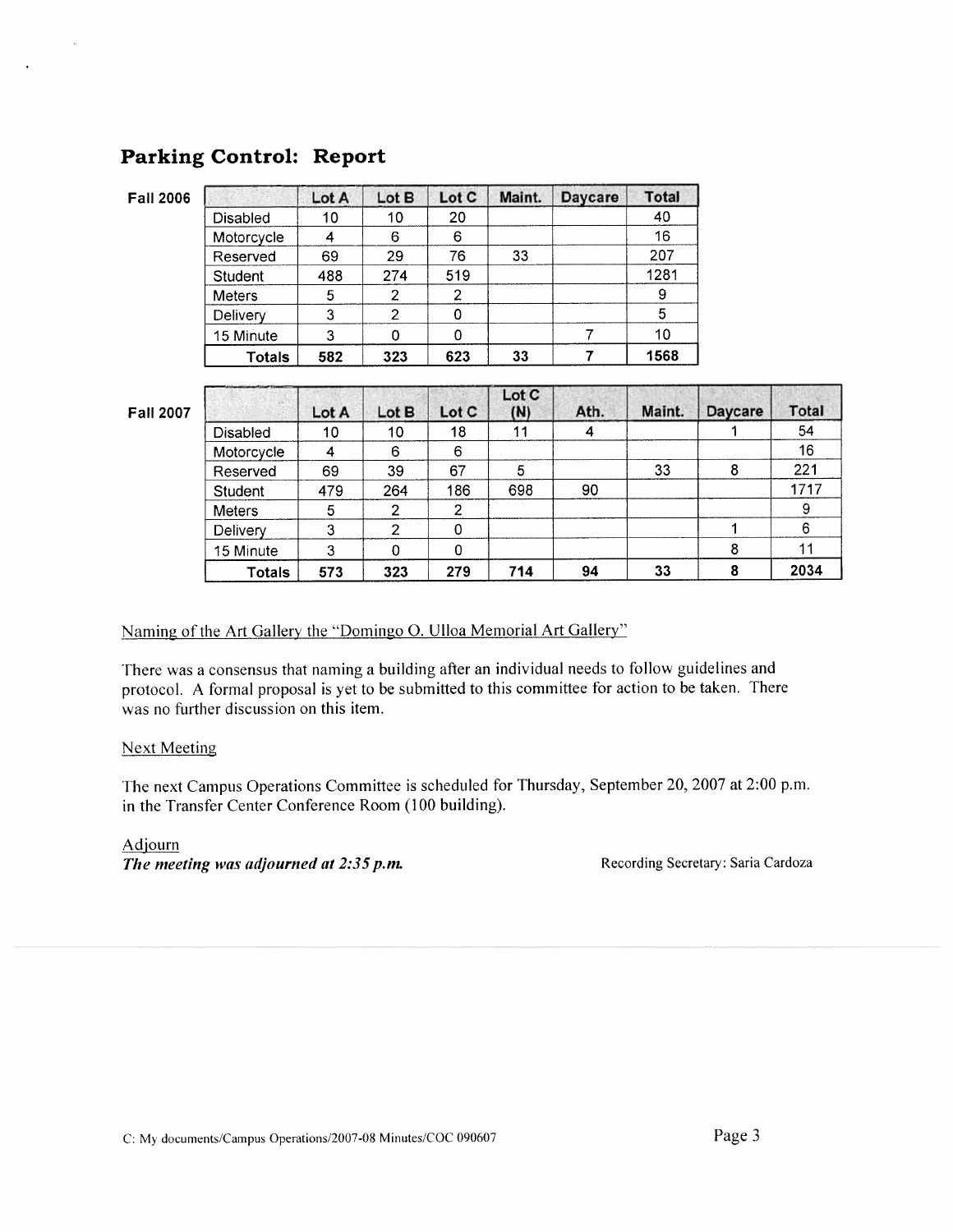

#### *Members Present:*

- V Richard Fragale, Chair, VP for Business Services
- √ Travis Gregory, Associate Dean of HR Resources
- $\sqrt{2}$  Carlos Fletes, Director of Fiscal Services
- $\sqrt{\frac{1}{2}}$  Frances Beope, CTA Representative
- $\sqrt{\frac{1}{2}}$  Gloria Carmona, CTA Representative
- Lorrainne Mazeroll, CTA Representative

Recorder: Mary Carter

 $\sqrt{\frac{1}{2}}$  Chris Mays, CSEA Representative Bertha Ortega, CSEA Representative  $\overline{\sqrt{2}}$  Gail Parish, CSEA Representative  $\overline{\sqrt{ }}$  Jim Pendley, Certificated Retiree Rep.  $\overline{\sqrt{}}$  Shirley Hofer-Bell, Classified Retiree Rep

Others present: Mary Bell, Payroll/Benefits Coordinator; Julie Revoir, Keenan and Associates; Bobby Brock and Eric Freeman, Northwestern Mutual Life

Call to order: The meeting was called to order at 2:10 p.m. by Carlos Fletes, Director of Fiscal services.

Approval of minutes April 2, 2007 meeting: No action taken due to lack of a quorum at the start of the meeting.

Presentation by Northwestern Mutual Life: Eric Freeman and Bobby Brock from Northwestern Mutual Life made a presentation on long term care insurance:

- the employee get to choose the provider: independent care providers, HMO (local or  $\bullet$ national) or family member
- plan can be customized
- open to all employees
- portable
- group setting, only three IVC enrollees needed
- educational seminars and individual meetings available

Report by Keenan: Julie Revoir, Account Manager, Keenan and Associates reported on the following:

- Blue Cross final renewal for 2007-08 is an overall 6.5% increase
- Medical utilization through February 2007: February claims were at 151.17%
- 125 Plan enrollment: enrollment for the 125 plan will be May 16-17. The debit card will no longer be offered free of charge to employees.
- Medicare D: If the College decides to participate in the Medicare D program, the only difference is that the retiree receives a second card for prescription benefits with a different group number. The District would receive a savings on the cost of the plan from the U.S. government (through Blue Cross).

Dental and vision plans: M/S/C Parish/Mays to recommend that the District increase funding of the vision and dental plan to the amount recommended by Keenan and Associates (4.64% for dental and 8.7% for vision).